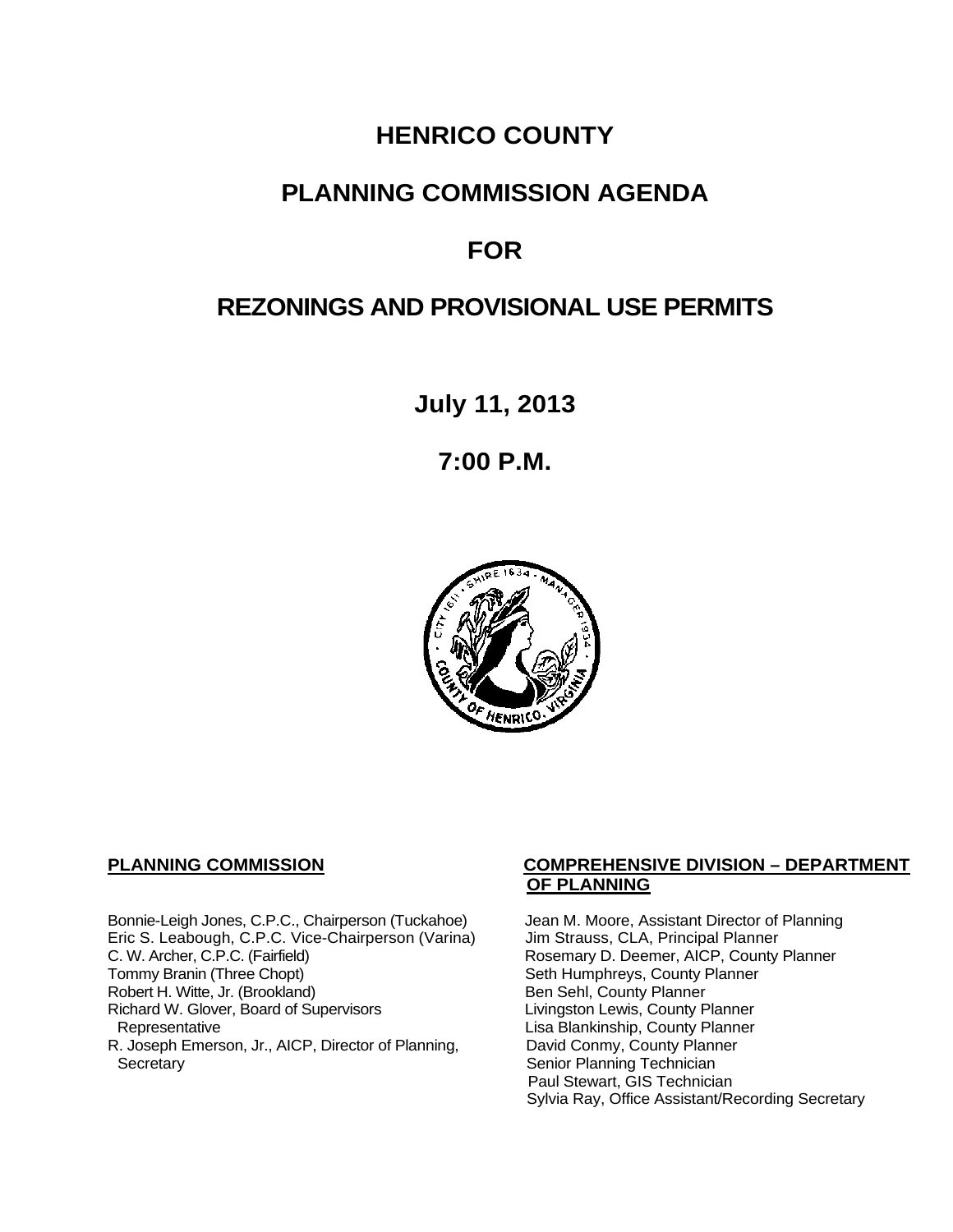## **PLANNING COMMISSION REZONING MEETING FINAL AGENDA JULY 11, 2013**

#### **BEGINNING AT 6:00 P.M.**

**DINNER AND WORK SESSION:** County Manager's Conference Room. The Commission will have a brief discussion on Temporary Family Health Care Structures.

**BEGINNING AT 7:00 P.M.**

**WELCOME:**

**PLEDGE OF ALLEGIANCE:**

**RECOGNITION OF NEWS MEDIA:**

**CALL TO ORDER:**

**REQUESTS FOR WITHDRAWALS AND DEFERRALS: (0); (0)**

**REQUESTS FOR EXPEDITED ITEMS: (0)**

**CASES TO BE HEARD: (3)**

**PUBLIC HEARING ON ZONING ORDINANCE AMENDMENTS –** To Amend and Reordain Section 24-3 Titled "Enumerated" and Section 24-100.1 Titled "Temporary Family Health Care Structures" of the Code of the County of Henrico to Allow Certain Married Occupants to Reside in Temporary Family Health Care Structures and to Extend the Removal Period for Such Structures. **Staff – Ben Blankinship Approved**

## **TUCKAHOE:**

None.

### **BROOKLAND:**

**REZ2013-00009 Neil Farmer for Wistar Place LLC:** Request to conditionally rezone from R-3 One-Family Residence District and R-5 General Residence District to R-3C One-Family Residence District (Conditional) parcels 769-751-7510, -7755, and -6726 containing 8.314 acres located on the south line of Wistar Road at its intersection with Birchbrook Road. The applicant proposes a single family residential development.